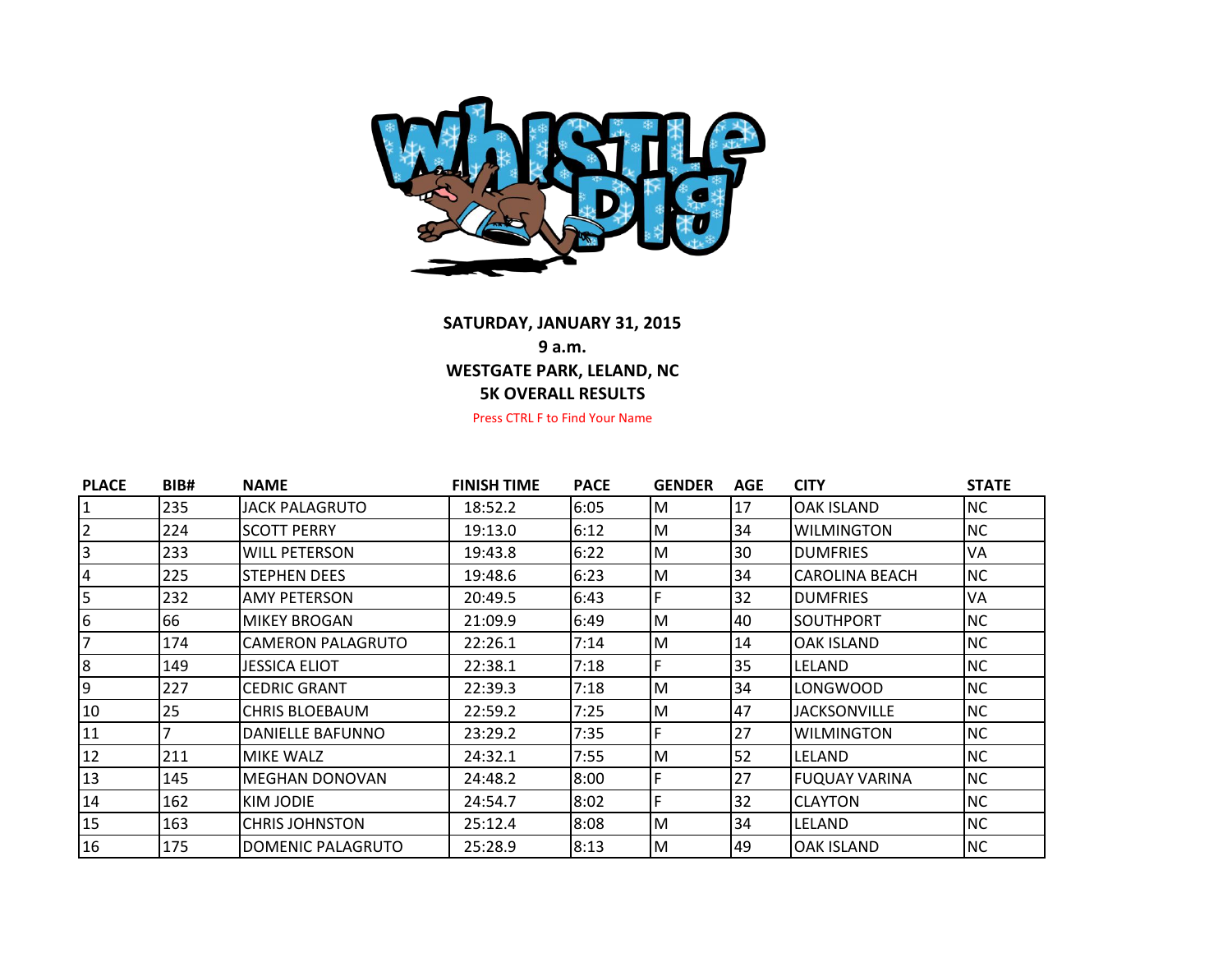| 17 | 157 | <b>HAROLD HAGGARD JR</b> | 25:55.5 | 8:22  | M                                                                                                          | 57 | <b>LELAND</b>         | <b>NC</b> |
|----|-----|--------------------------|---------|-------|------------------------------------------------------------------------------------------------------------|----|-----------------------|-----------|
| 18 | 154 | TONYA GILLEY             | 25:59.2 | 8:23  | F                                                                                                          | 42 | <b>OAK ISLAND</b>     | <b>NC</b> |
| 19 | 166 | <b>DEE LEWIS</b>         | 26:01.9 | 8:24  | F                                                                                                          | 56 | LELAND                | <b>NC</b> |
| 20 | 206 | <b>LAURA TOTTEN</b>      | 26:24.1 | 8:31  | F                                                                                                          | 41 | <b>LELAND</b>         | <b>NC</b> |
| 21 | 46  | <b>MATTHEW BOTTS</b>     | 26:58.9 | 8:42  | M                                                                                                          | 30 | <b>HUNTERSVILLE</b>   | <b>NC</b> |
| 22 | 208 | <b>DANA TRIPLETT</b>     | 27:17.7 | 8:48  | M                                                                                                          | 48 | <b>LEWISVILLE</b>     | NC        |
| 23 | 153 | <b>LOU GALLI</b>         | 27:29.4 | 8:52  | M                                                                                                          | 68 | <b>WILMINGTON</b>     | <b>NC</b> |
| 24 | 158 | <b>JAMES HATCHER</b>     | 28:43.8 | 9:16  | M                                                                                                          | 46 | SOUTHPORT             | NC        |
| 25 | 210 | LARRY VARCHETTI          | 28:47.4 | 9:17  | M                                                                                                          | 67 | <b>MURRELLS INLET</b> | <b>SC</b> |
| 26 | 234 | <b>GARY COOK</b>         | 28:53.4 | 9:19  | M                                                                                                          | 57 | LELAND                | Inc.      |
| 27 | 207 | <b>ADAM TRIPLETT</b>     | 29:27.2 | 9:30  | M                                                                                                          | 12 | <b>LEWISVILLE</b>     | INC.      |
| 28 | 65  | <b>SHANNON BOTTS</b>     | 29:32.5 | 9:32  | F.                                                                                                         | 29 | HUNTERSVILLE          | NC.       |
| 29 | 95  | <b>JAMIE CASPER</b>      | 29:46.7 | 9:36  | M                                                                                                          | 40 | <b>WINNABOW</b>       | <b>NC</b> |
| 30 | 218 | <b>SHANE WILLIFORD</b>   | 30:03.2 | 9:42  | $\mathsf{M}% _{T}=\mathsf{M}_{T}\!\left( a,b\right) ,\ \mathsf{M}_{T}=\mathsf{M}_{T}\!\left( a,b\right) ,$ | 36 | LELAND                | NC.       |
| 31 | 228 | <b>PAIGE PENCE</b>       | 30:33.5 | 9:51  | F                                                                                                          | 43 | <b>WILMINGTON</b>     | NC        |
| 32 | 200 | <b>LAUREN STEPHENSON</b> | 30:33.9 | 9:51  | F.                                                                                                         | 31 | <b>WILMINGTON</b>     | <b>NC</b> |
| 33 | 152 | LYDIA FURMAN             | 30:36.7 | 9:52  | F.                                                                                                         | 11 | <b>ATKINSON</b>       | <b>NC</b> |
| 34 | 143 | <b>THOMAS DIXON</b>      | 30:38.4 | 9:53  | M                                                                                                          | 14 | <b>LELAND</b>         | Inc.      |
| 35 | 197 | SAMANTHA SMITH           | 30:42.5 | 9:54  | F.                                                                                                         | 13 | LELAND                | <b>NC</b> |
| 36 | 93  | <b>SCOTT BURCHETTE</b>   | 30:43.3 | 9:55  | M                                                                                                          | 49 | <b>CHADBOURN</b>      | <b>NC</b> |
| 37 | 191 | <b>RENEE SCHROM</b>      | 30:46.8 | 9:55  | F                                                                                                          | 49 | <b>SOUTHPORT</b>      | <b>NC</b> |
| 38 | 13  | <b>CHRISTINE BEAN</b>    | 30:48.7 | 9:56  | F                                                                                                          | 61 | <b>WILMINGTON</b>     | NO.       |
| 39 | 185 | BRIAN RICKER             | 31:01.9 | 10:00 | M                                                                                                          | 38 | LELAND                | <b>NC</b> |
| 40 | 213 | <b>BO WATKINS</b>        | 31:04.6 | 10:01 | M                                                                                                          | 33 | <b>SHALLOTTE</b>      | Inc.      |
| 41 | 195 | <b>JENNIFER SMITH</b>    | 31:08.1 | 10:03 | F                                                                                                          | 38 | LELAND                | <b>NC</b> |
| 42 | 238 | SAMANTHA WARD            | 31:09.9 | 10:03 | F                                                                                                          | 27 | RIEGLEWOOD            | <b>NC</b> |
| 43 | 239 | <b>ASHLEY DIEHL</b>      | 31:10.1 | 10:03 | F.                                                                                                         | 27 | LELAND                | <b>NC</b> |
| 44 | 188 | LAURA SCHARPER           | 31:10.4 | 10:03 | F                                                                                                          | 59 | <b>SOUTHPORT</b>      | <b>NC</b> |
| 45 | 183 | <b>MARANDA REGISTER</b>  | 31:14.3 | 10:05 | F                                                                                                          | 26 | <b>SOUTHPORT</b>      | NC        |
| 46 | 241 | CINDY BRITTAIN           | 31:19.4 | 10:06 | F                                                                                                          | 51 | <b>SOUTHPORT</b>      | <b>NC</b> |
| 47 | 137 | <b>TOSHA COWAN</b>       | 31:22.9 | 10:07 | F.                                                                                                         | 47 | <b>LELAND</b>         | <b>NC</b> |
| 48 | 198 | <b>TREVOR SOLIS</b>      | 31:29.0 | 10:09 | M                                                                                                          | 24 | <b>WILMINGTON</b>     | INC.      |
| 49 | 170 | LINDSEY MCDERMOTT        | 31:33.7 | 10:11 | F.                                                                                                         | 26 | LELAND                | NC.       |
| 50 | 171 | <b>RYAN MCDERMOTT</b>    | 31:33.8 | 10:11 | M                                                                                                          | 26 | <b>LELAND</b>         | INC.      |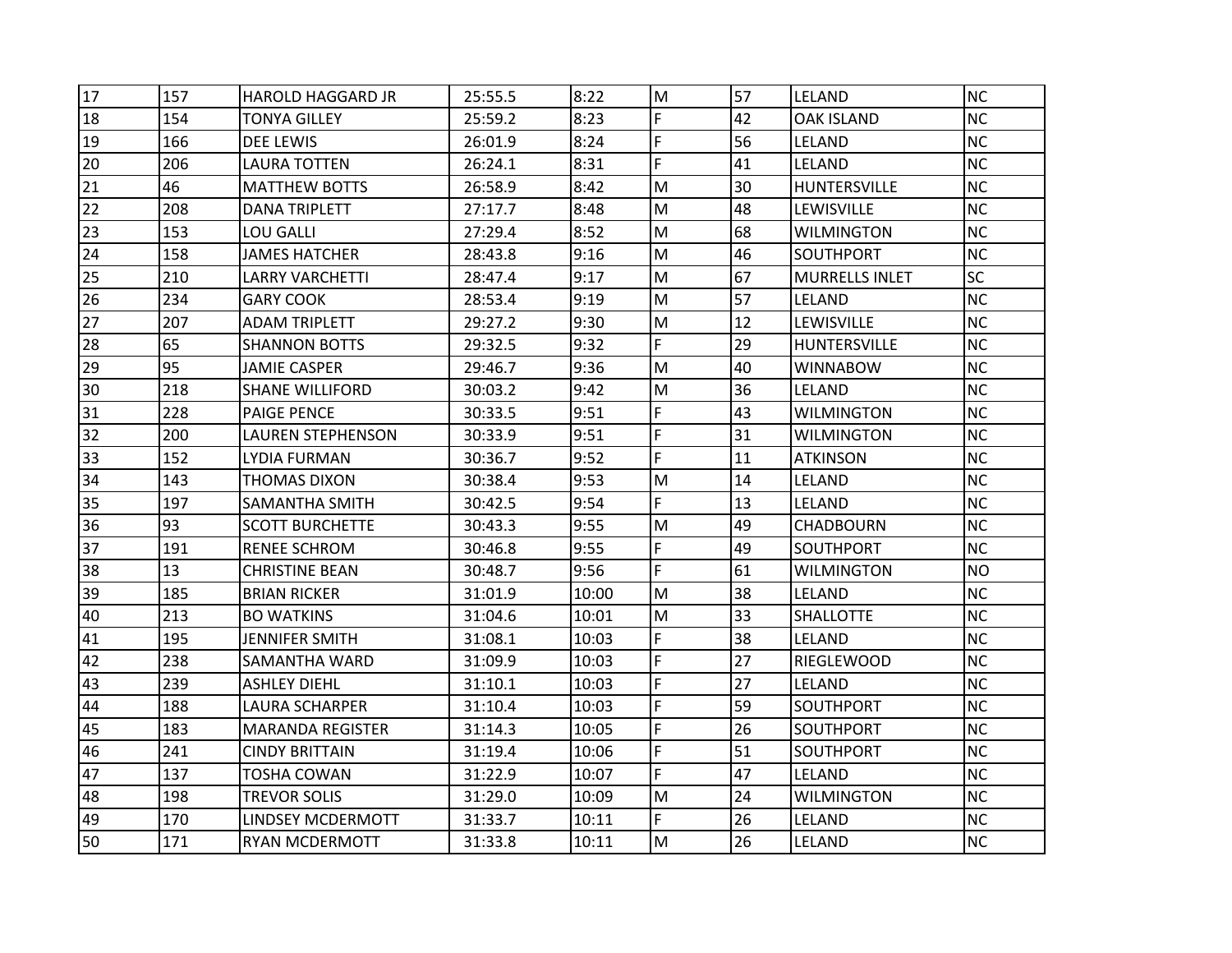| 51 | 242 | <b>LYNETTE PINKSTON</b>  | 32:22.3 | 10:26 | F                                                                                                          | 54 | <b>OAK ISLAND</b>    | <b>NC</b> |
|----|-----|--------------------------|---------|-------|------------------------------------------------------------------------------------------------------------|----|----------------------|-----------|
| 52 | 178 | KIMBERLY PAUL            | 32:23.4 | 10:27 | F                                                                                                          | 43 | WILMINGTON           | <b>NC</b> |
| 53 | 151 | <b>AIMEE FLINT</b>       | 33:25.2 | 10:47 | F.                                                                                                         | 36 | <b>WILMINGTON</b>    | <b>NC</b> |
| 54 | 169 | DWAYNE MARLOWE           | 33:36.2 | 10:50 | M                                                                                                          | 48 | <b>HILLSBOROUGH</b>  | <b>NC</b> |
| 55 | 240 | CHARLES DOSHER           | 33:49.1 | 10:55 | M                                                                                                          | 25 | <b>SHALLOTTE</b>     | <b>NC</b> |
| 56 | 155 | FREDDY GREGORY           | 33:50.6 | 10:55 | M                                                                                                          | 57 | <b>HOLLY SPRINGS</b> | <b>NC</b> |
| 57 | 192 | REGAN SIMMONS            | 34:37.2 | 11:10 | F.                                                                                                         | 30 | <b>WILMINGTON</b>    | <b>NC</b> |
| 58 | 187 | NICOLAY ROOK             | 34:38.0 | 11:10 | $\mathsf{M}% _{T}=\mathsf{M}_{T}\!\left( a,b\right) ,\ \mathsf{M}_{T}=\mathsf{M}_{T}\!\left( a,b\right) ,$ | 40 | <b>WILMINGTON</b>    | <b>NC</b> |
| 59 | 96  | CARRIE CHEATHAM          | 34:53.1 | 11:15 | F.                                                                                                         | 47 | WILMINGTON           | <b>NC</b> |
| 60 | 30  | KIM BLOEBAUM             | 35:00.5 | 11:17 | F.                                                                                                         | 45 | <b>JACKSONVILLE</b>  | <b>NC</b> |
| 61 | 164 | LIBBY KENNEDY            | 35:23.5 | 11:25 | F                                                                                                          | 54 | <b>WILMINGTON</b>    | <b>NC</b> |
| 62 | 194 | <b>AUSTIN SMITH</b>      | 35:33.1 | 11:28 | M                                                                                                          | 7  | <b>JACKSONVILLE</b>  | <b>NC</b> |
| 63 | 223 | <b>AMY CHAPMAN</b>       | 35:39.3 | 11:30 | F.                                                                                                         | 35 | <b>WILMINGTON</b>    | <b>NC</b> |
| 64 | 220 | <b>JORDAN CARTER</b>     | 36:06.9 | 11:39 | F.                                                                                                         | 26 | <b>WHITEVILLE</b>    | <b>NC</b> |
| 65 | 184 | PILAR WALING-MAY         | 36:10.4 | 11:40 | F                                                                                                          | 36 | LELAND               | <b>NC</b> |
| 66 | 193 | <b>ABIGAIL SMITH</b>     | 36:33.8 | 11:47 | F                                                                                                          | 9  | <b>JACKSONVILLE</b>  | <b>NC</b> |
| 67 | 196 | JEREMY SMITH             | 36:37.2 | 11:49 | M                                                                                                          | 38 | <b>JACKSONVILLE</b>  | <b>NC</b> |
| 68 | 168 | CATHY MARLOWE            | 37:03.3 | 11:57 | F                                                                                                          | 54 | <b>HILLSBOROUGH</b>  | <b>NC</b> |
| 69 | 212 | ANDREA WATKINS           | 37:13.9 | 12:00 | F.                                                                                                         | 36 | <b>SHALLOTTE</b>     | <b>NC</b> |
| 70 | 177 | <b>KIM PATTERSON</b>     | 37:18.3 | 12:02 | F.                                                                                                         | 47 | <b>HOLLY SPRINGS</b> | <b>NC</b> |
| 71 | 215 | <b>ROB WINCHELL</b>      | 37:35.2 | 12:07 | M                                                                                                          | 54 | <b>LAS VEGAS</b>     | <b>NV</b> |
| 72 | 182 | MARK POMPEII             | 37:50.5 | 12:12 | M                                                                                                          | 53 | <b>HOLDEN BEACH</b>  | <b>NC</b> |
| 73 | 222 | <b>AUNDRIA PEACOCK</b>   | 38:04.7 | 12:17 | F                                                                                                          | 48 | <b>WHITEVILLE</b>    | <b>NC</b> |
| 74 | 219 | <b>KHRYSTYE HASELDEN</b> | 38:20.2 | 12:22 | F.                                                                                                         | 44 | LELAND               | <b>NC</b> |
| 75 | 180 | <b>BRANDON PINETTE</b>   | 38:33.6 | 12:26 | M                                                                                                          | 35 | LELAND               | <b>NC</b> |
| 76 | 231 | <b>LESLIE PAYNE</b>      | 39:01.8 | 12:35 | M                                                                                                          | 52 | LELAND               | <b>NC</b> |
| 77 | 214 | CHRIS POSTON             | 39:09.2 | 12:38 | M                                                                                                          | 43 | <b>RALEIGH</b>       | <b>NC</b> |
| 78 | 186 | HOLLYANN ROGERS          | 39:10.3 | 12:38 | F                                                                                                          | 48 | <b>WINNABOW</b>      | <b>NC</b> |
| 79 | 221 | ASHLEY BULLARD           | 39:16.7 | 12:40 | F                                                                                                          | 27 | <b>WHITEVILLE</b>    | <b>NC</b> |
| 80 | 172 | KAREN MORRIS             | 39:22.1 | 12:42 | F                                                                                                          | 48 | <b>SUFFOLK</b>       | VA        |
| 81 | 5   | <b>JESSICA ANDREWS</b>   | 39:22.2 | 12:42 | F                                                                                                          | 39 | LAKE WACCAMAW        | <b>NC</b> |
| 82 | 159 | KELLEY HUFFMAN           | 39:57.9 | 12:53 | F.                                                                                                         | 47 | SUNSET BEACH         | <b>NC</b> |
| 83 | 236 | <b>KELLI EDMUND</b>      | 41:17.3 | 13:19 | F                                                                                                          | 47 | <b>CHADBOURN</b>     | <b>NC</b> |
| 84 | 237 | <b>TERRI EDMUND</b>      | 41:18.5 | 13:19 | F                                                                                                          | 48 | <b>CERRO GORDO</b>   | <b>NC</b> |